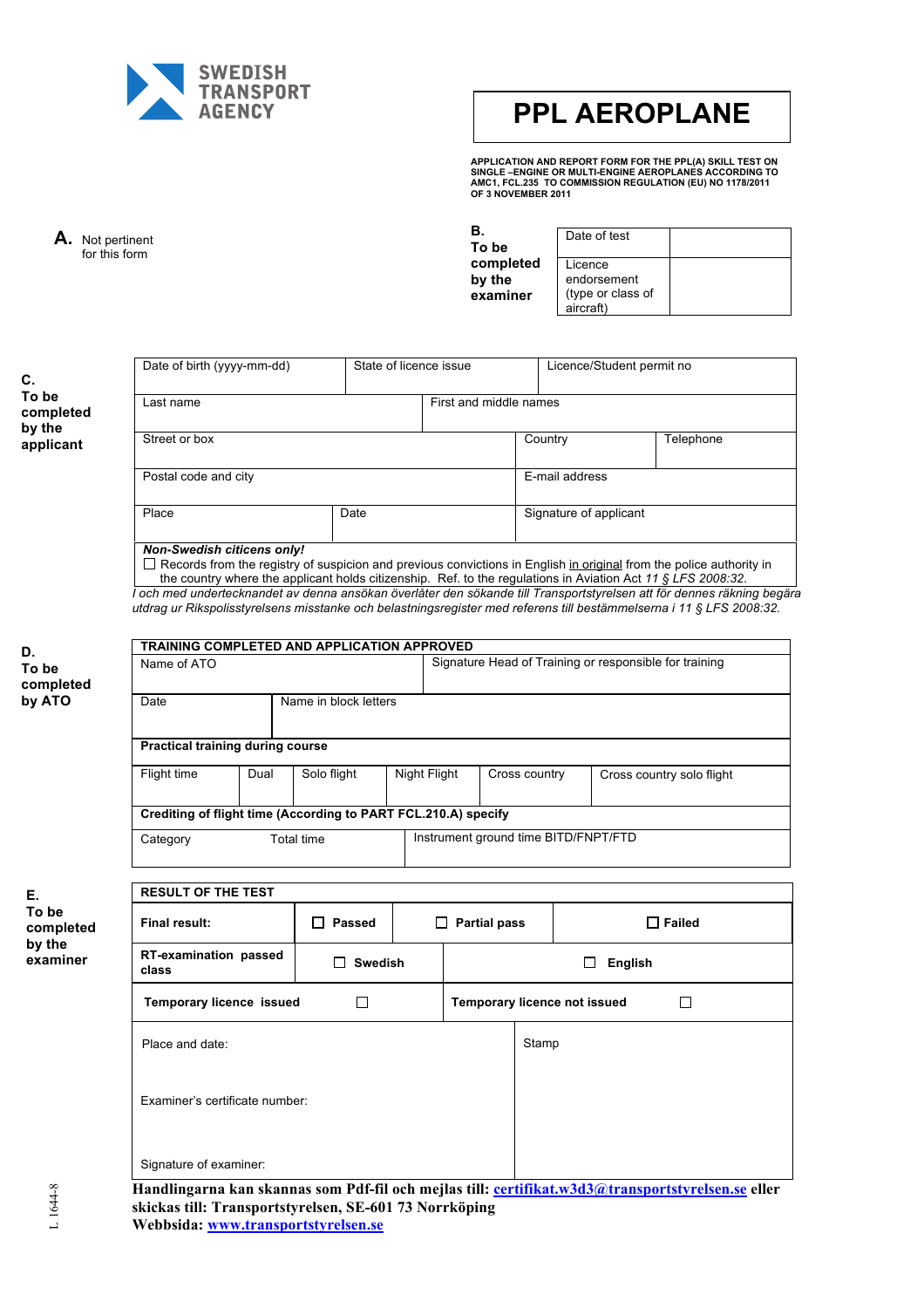**F.**

#### **Before Test**

| $\Box$ Single engine                            |
|-------------------------------------------------|
| Multi engine (min 70 hours PIC)<br>$\mathbf{I}$ |

 **Solo flight permit** 

**Personal identification card** 

 **PPL written test passed** 

**Radio telephonist certificate** □ Swedish □ English

- **Valid language proficiency**
- **Valid medical certificate class 2**

 **Technical type course performed** 

**Sign (examiner)………………………………………….**

**I hereby declare that I have read the information according to FCL.1015 c, and checked all prerequisites for this test** 

Τ

Τ

\* ) = some of these items may be combined at the discretion of the Flight Examiner.

| <b>SECTION 1</b> | <b>PRE-FLIGHT OPERATIONS AND DEPARTURE</b>                                                                                                 | Instructors initials when training<br>completed | Pass   | Fail    |
|------------------|--------------------------------------------------------------------------------------------------------------------------------------------|-------------------------------------------------|--------|---------|
|                  | Use of checklist, airmanship (control of aeroplane by external visual reference, anti/de-icing procedures, etc.)<br>apply in all sections. |                                                 |        |         |
| 1.a              | Pre-flight documentation, weather briefing and NOTAM                                                                                       |                                                 | П      | П       |
| 1.b              | Mass and balance and performance calculations                                                                                              |                                                 | П      | $\Box$  |
| 1.c              | Aeroplane Inspection and servicing                                                                                                         |                                                 | П      | П       |
| 1.d              | Engine starting and after starting procedures.                                                                                             |                                                 | П      | П       |
| 1.e              | Taxiing and aerodrome procedures, pre-take off procedures                                                                                  |                                                 | П      | П       |
| 1.F              | Take-off and after take-off checks                                                                                                         |                                                 | П      | $\perp$ |
| 1.g              | Aerodrome departure procedures                                                                                                             |                                                 | $\Box$ | П       |
| 1.h              | ATC liasion – compliance R/T prodcedures                                                                                                   |                                                 | $\Box$ | П       |
|                  |                                                                                                                                            |                                                 |        |         |

Examiners initials when test section is completed.

|            | <b>SECTION 2 GENERAL AIRWORK</b>                                                  | Instructors initials when training<br>completed | Pass   | Fail   |  |  |
|------------|-----------------------------------------------------------------------------------|-------------------------------------------------|--------|--------|--|--|
| 2.a        | ATC liaison - compliance, R/T-procedures                                          |                                                 | □      | $\Box$ |  |  |
| 2.b        | Straight and level flight, with speed changes                                     |                                                 | П      | г      |  |  |
| 2.c        | Climbing:<br>i. Best rate of climb                                                |                                                 | □      | П      |  |  |
|            | ii. Climbing turns                                                                |                                                 | $\Box$ |        |  |  |
|            | iii. Levelling off                                                                |                                                 | $\Box$ |        |  |  |
| 2.d        | Medium (30° bank) turns                                                           |                                                 | П      | г      |  |  |
| 2.e        | Steep (45° bank) turns (including recognition and<br>recovery from a spiral dive) |                                                 | □      | Г      |  |  |
| Licence no |                                                                                   |                                                 |        |        |  |  |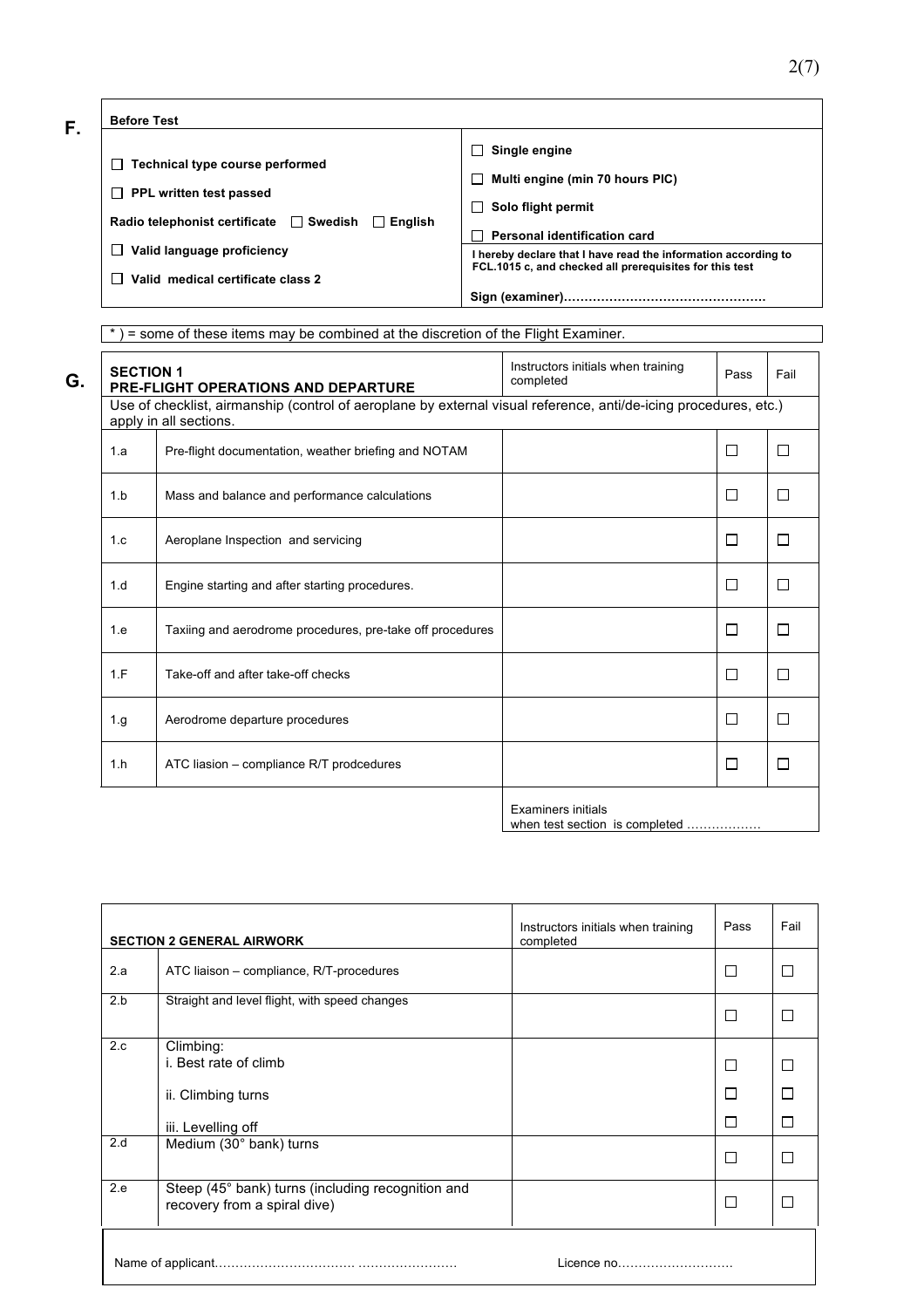|     |                                                                                      |                                                 |                          | 3(7)                        |
|-----|--------------------------------------------------------------------------------------|-------------------------------------------------|--------------------------|-----------------------------|
|     | <b>SECTION 2 GENERAL AIRWORK</b>                                                     | Instructors initials when training<br>completed | Pass                     | Fail                        |
| 2.F | Flight at critically low airspeed with and without flaps                             |                                                 | □                        | $\Box$                      |
| 2.g | Stalling:                                                                            |                                                 |                          |                             |
|     | i. Clean stall and recover with power                                                |                                                 | $\Box$                   | П                           |
|     | ii. Approach to stall descending turn with bank angle<br>20°, approach configuration |                                                 | П                        | П                           |
|     | iii. Approach to stall in landing configuration                                      |                                                 | П                        | П                           |
| 2.h | Descending:                                                                          |                                                 |                          |                             |
|     | i. With and without power                                                            |                                                 | □                        | $\mathcal{L}_{\mathcal{A}}$ |
|     | ii. Descending turns (steep gliding turns)                                           |                                                 | $\Box$                   | $\sim$                      |
|     | iii. Levelling off                                                                   |                                                 | $\overline{\phantom{a}}$ |                             |
|     |                                                                                      | Examiners initials                              |                          |                             |

when test section is completed .............

| <b>SECTION 3</b> | <b>EN-ROUTE PROCEDURES</b>                                              | Instructors initials when training<br>completed | Pass | Fail         |
|------------------|-------------------------------------------------------------------------|-------------------------------------------------|------|--------------|
| 3.a              | Flight plan, dead reckoning and map reading                             |                                                 | П    | П            |
| 3.b              | Maintenance of altitude, heading and speed                              |                                                 | П    | П            |
| 3.c              | Orientation, timing and revision of ETAs, log keeping                   |                                                 | П    | П            |
| 3.d              | Diversion to alternate aerodrome (planning and<br>implementation)       |                                                 | П    | П            |
| 3.e              | Use of radio navigation aids                                            |                                                 | П    | ⊓            |
| 3.f              | Basic instrument flying check (180° turn in simulated<br>IMC)           |                                                 | □    | П            |
| 3.g              | Flight management (checks, fuel systems and<br>carburettor icing, etc.) |                                                 | □    | П            |
| 3.h              | ATC liaison - compliance, R/T procedures                                |                                                 | П    | $\mathsf{L}$ |
|                  |                                                                         |                                                 |      |              |

Examiners initials when test section is completed ……………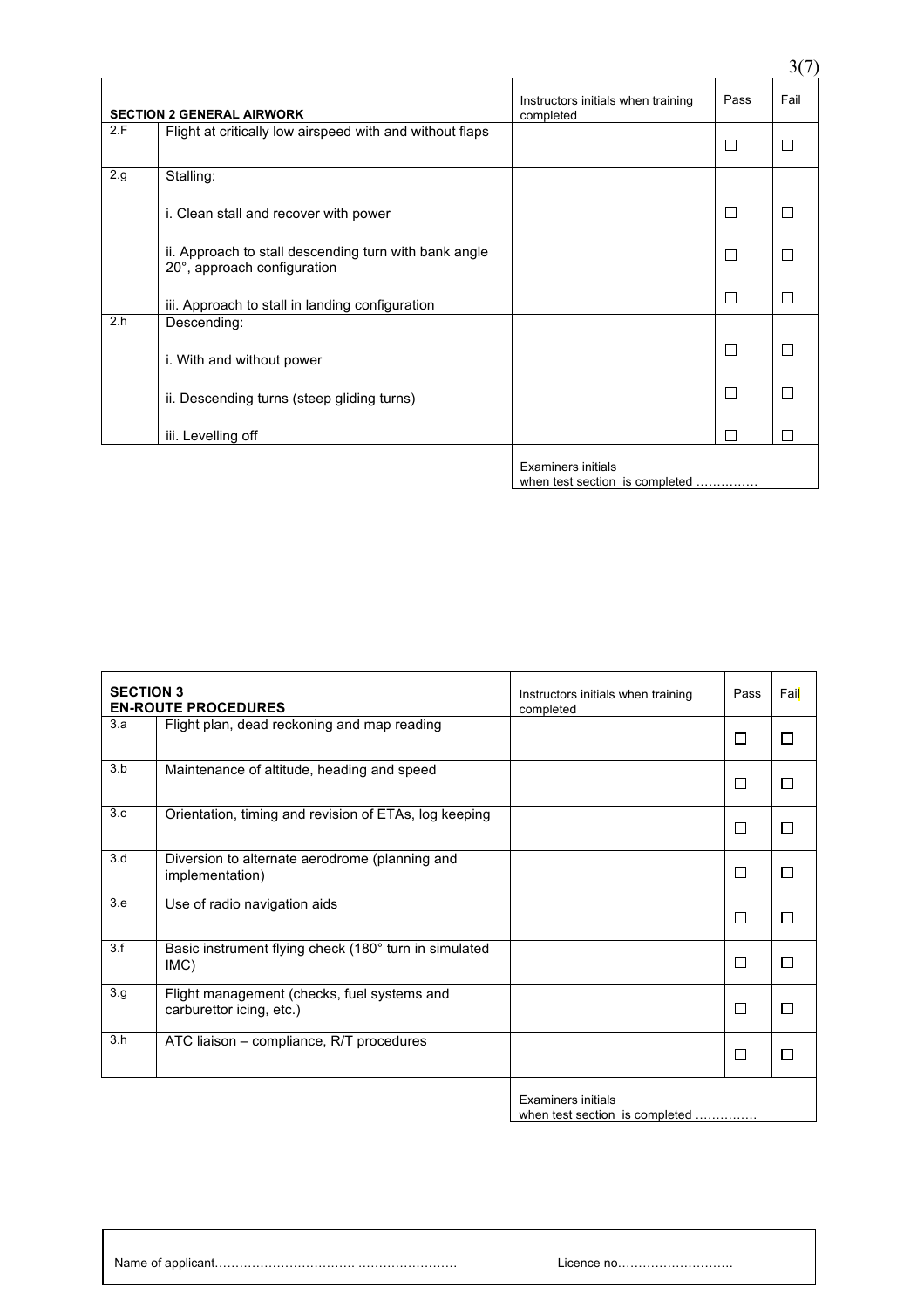| <b>SECTION 4</b> | <b>APPROACH AND LANDING PROCEDURES</b>                                                     | Instructors initials when training<br>completed      | Pass   | Fail |
|------------------|--------------------------------------------------------------------------------------------|------------------------------------------------------|--------|------|
| 4.a              | Aerodrome arrival procedures                                                               |                                                      | $\Box$ | П    |
| 4.b              | * Precision landing (short field landing), cross wind, if<br>suitable conditions available |                                                      | П      | П    |
| 4.c              | * Flapless landing.                                                                        |                                                      | П      | П    |
| 4.d              | * Approach to landing with idle power (SINGLE<br><b>ENGINE ONLY)</b>                       |                                                      | $\Box$ | П    |
| 4.e              | Touch and go                                                                               |                                                      | $\Box$ | П    |
| 4.f              | Go-around from low height                                                                  |                                                      | П      | П    |
| 4.g              | ATC liaison - compliance, R/T procedures                                                   |                                                      | П      | П    |
| 4.f              | Actions after flight                                                                       |                                                      | $\Box$ | П    |
|                  |                                                                                            | Examiners initials<br>when test section is completed |        |      |

| <b>SECTION 5</b> | <b>ABNORMAL AND EMERGENCY PROCEDURES</b>                        | Instructors initials when training<br>completed      | Pass   | Fail |
|------------------|-----------------------------------------------------------------|------------------------------------------------------|--------|------|
|                  | This section may be combined with Sections 1 through 4.         |                                                      |        |      |
| 5a               | Simulated engine failure after take-off<br>(SINGLE-ENGINE ONLY) |                                                      | $\Box$ |      |
| 5.b              | * Simulated forced landing (SINGLE-ENGINE ONLY)                 |                                                      | $\Box$ |      |
| 5.c              | Simulated precautionary landing (SINGLE-ENGINE<br>ONLY)         |                                                      | Е      |      |
| 5.d              | Simulated emergencies                                           |                                                      | $\Box$ |      |
| 5.e              | Oral questions                                                  |                                                      | $\Box$ |      |
|                  |                                                                 | Examiners initials<br>when test section is completed |        |      |

Examiners initials when test section is completed ……………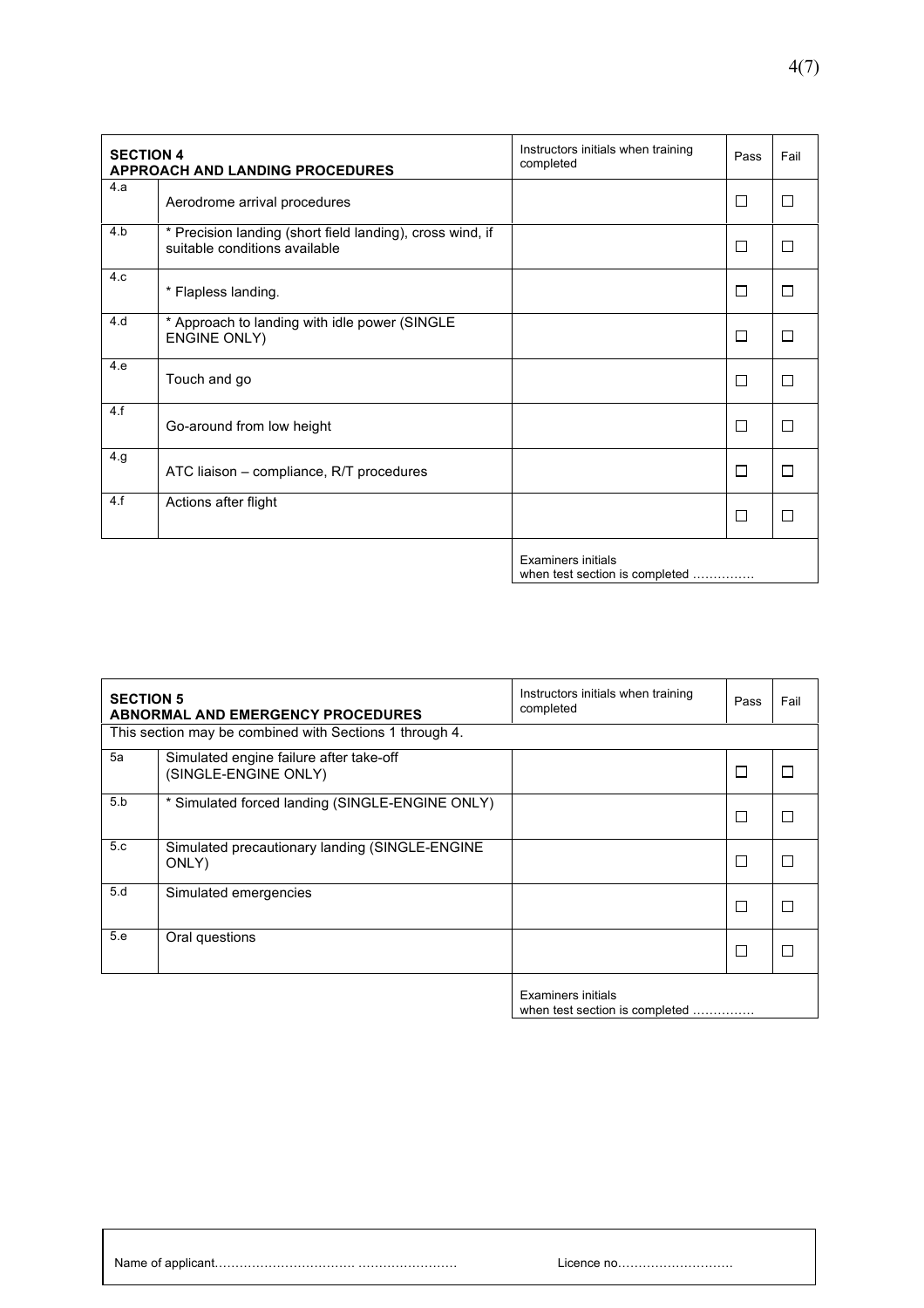|     | <b>SECTION 6 SIMULATED ASYMMETRIC FLIGHT AND</b><br><b>RELEVANT CLASS/TYPE ITEMS</b>                                                                                                    | Instructors initials when training<br>completed | Pass        | Fail   |
|-----|-----------------------------------------------------------------------------------------------------------------------------------------------------------------------------------------|-------------------------------------------------|-------------|--------|
|     | This section may be combined with Sections 1 through 5.                                                                                                                                 |                                                 |             |        |
| 6.a | Simulated engine failure during take-off (at a safe<br>altitude unless carried out in a flight simulator)                                                                               |                                                 | $\Box$      | П      |
| 6.b | Asymmetric approach and go-around                                                                                                                                                       |                                                 | П           | П      |
| 6.c | Asymmetric approach and full stop landing                                                                                                                                               |                                                 | $\Box$      | П      |
| 6.d | Engine shutdown and restart                                                                                                                                                             |                                                 | П           | П      |
| 6.e | ATC liaison - compliance, R/T procedures,<br>Airmanship                                                                                                                                 |                                                 | $\Box$      | П      |
| 6.f | As determined by the Flight Examiner - any relevant<br>items of the class/type rating skill test to<br>include, if applicable:<br>i. Aeroplane systems including handling of auto pilot |                                                 | П           | П      |
|     | ii. Operation of pressurisation system<br>iii. Use of de-icing and anti-icing system                                                                                                    |                                                 | П<br>$\Box$ | П<br>П |
| 6.g | Oral questions                                                                                                                                                                          |                                                 | $\Box$      | П      |
|     |                                                                                                                                                                                         | <b>Examiners initials</b>                       |             |        |

Examiners initials when test section is completed ……………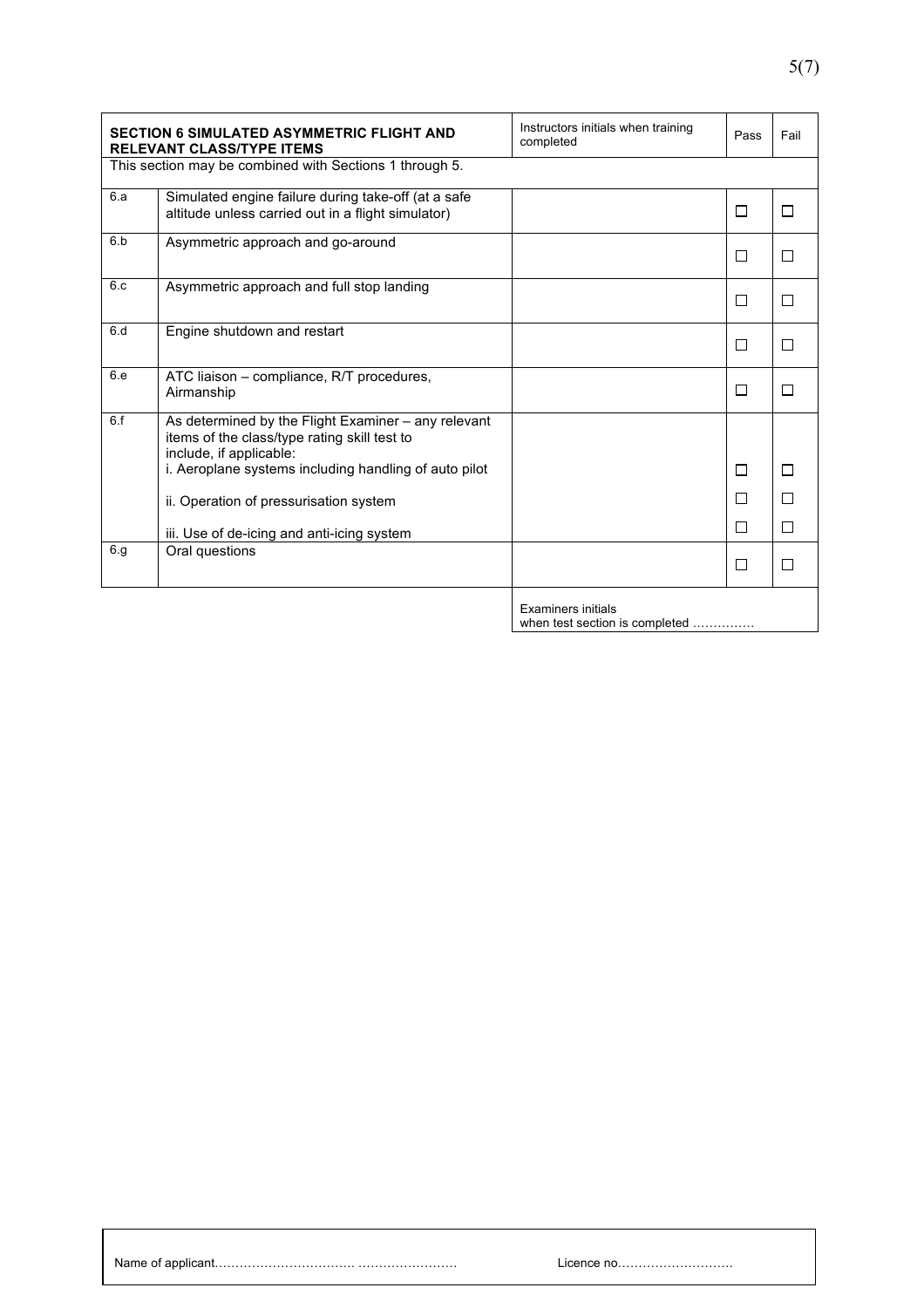**DETAILS OF THE FLIGHT**

### **H.**

| Registration of a/c          | <b>Block on</b>    |                  | On ground                |
|------------------------------|--------------------|------------------|--------------------------|
| Departure aerodrome          | <b>Block off</b>   |                  | Take-off                 |
| <b>Destination aerodrome</b> | <b>Total block</b> |                  | <b>Total flight time</b> |
| Type of aircraft             |                    | Pilot in command |                          |

#### **REMARKS**

| I. | Item no | Comment |  |  |
|----|---------|---------|--|--|
|    |         |         |  |  |
|    |         |         |  |  |
|    |         |         |  |  |
|    |         |         |  |  |
|    |         |         |  |  |
|    |         |         |  |  |
|    |         |         |  |  |
|    |         |         |  |  |
|    |         |         |  |  |
|    |         |         |  |  |
|    |         |         |  |  |
|    |         |         |  |  |
|    |         |         |  |  |
|    |         |         |  |  |
|    |         |         |  |  |
|    |         |         |  |  |
|    |         |         |  |  |
|    |         |         |  |  |
|    |         |         |  |  |

| J. | ADDITIONAL INFORMATION REGARDING THE TEST |  |  |  |  |
|----|-------------------------------------------|--|--|--|--|
|    |                                           |  |  |  |  |
|    |                                           |  |  |  |  |
|    |                                           |  |  |  |  |
|    |                                           |  |  |  |  |
|    |                                           |  |  |  |  |
|    |                                           |  |  |  |  |
|    |                                           |  |  |  |  |
|    |                                           |  |  |  |  |
|    |                                           |  |  |  |  |
|    |                                           |  |  |  |  |
|    |                                           |  |  |  |  |
|    |                                           |  |  |  |  |

| V<br>r. | <b>DE-BRIEFING</b>       |             |                        |  |  |  |
|---------|--------------------------|-------------|------------------------|--|--|--|
|         | Debriefing/Taken part of | <b>Date</b> | Signature of applicant |  |  |  |
|         | comments above           |             |                        |  |  |  |
|         |                          |             |                        |  |  |  |